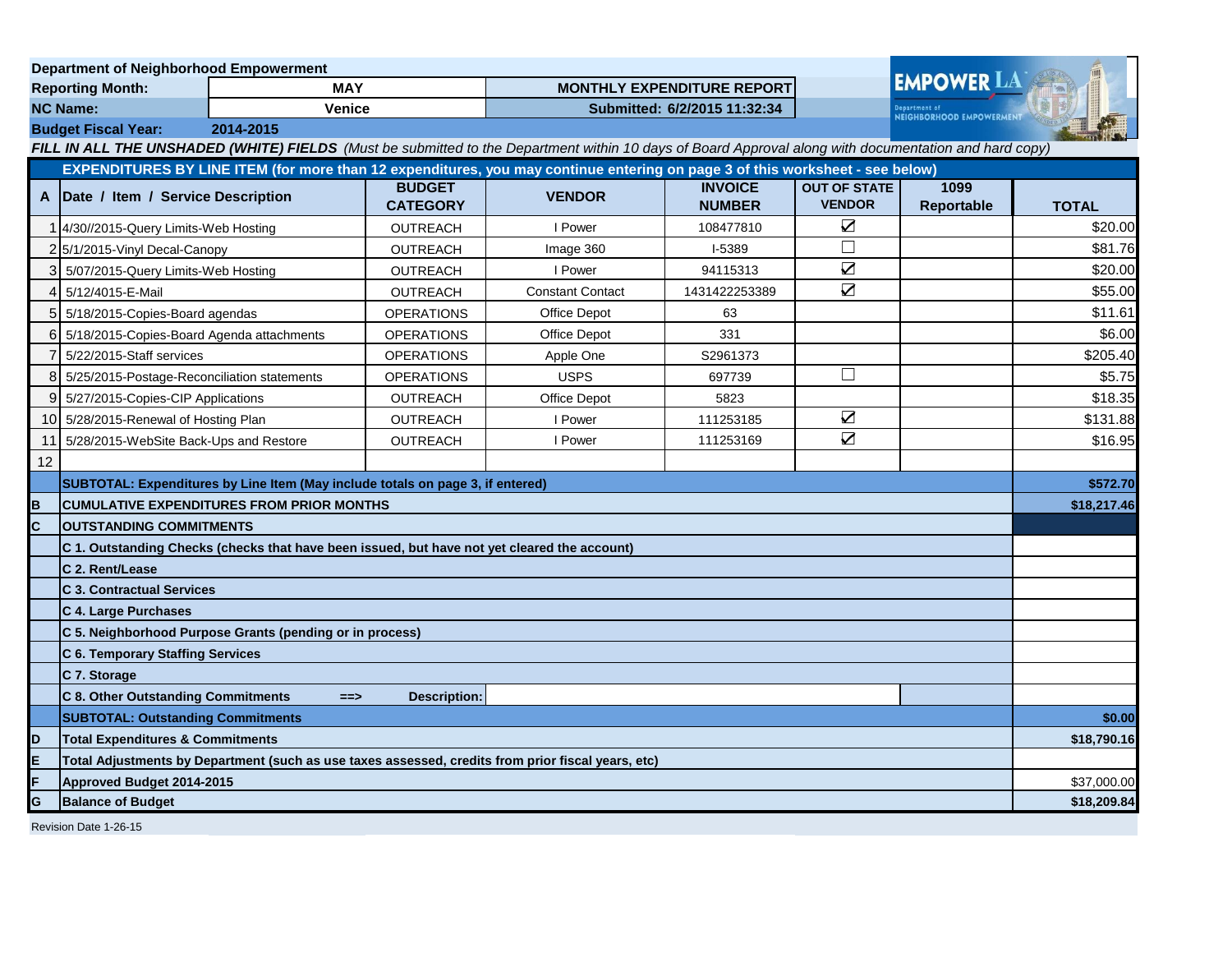| <b>Reporting Month:</b> | <b>MAY</b>    |
|-------------------------|---------------|
| <b>NC Name:</b>         | <b>Venice</b> |

| <b>MONTHLY CASH RECONCILIATION</b> |                               |                                         |                                     |                                              |  |  |
|------------------------------------|-------------------------------|-----------------------------------------|-------------------------------------|----------------------------------------------|--|--|
| <b>Beginning Balance</b><br>(A)    | <b>Funds Deposited</b><br>(B) | <b>Total Available</b><br>$(C) = (A+B)$ | <b>Cash Spent this Month</b><br>(D) | Remaining<br><b>Balance</b><br>$(E) = C - D$ |  |  |
| \$4,076.95                         | \$620.00                      | \$4,696.95                              | \$572.70                            | \$4,124.25                                   |  |  |

| <b>MONTHLY BUDGETARY ANALYSIS</b> |                                 |                              |                                      |                                                  |                                                                        |  |
|-----------------------------------|---------------------------------|------------------------------|--------------------------------------|--------------------------------------------------|------------------------------------------------------------------------|--|
| <b>Category Identifier</b>        | <b>Budget Category</b>          | <b>Adopted Budget</b><br>(A) | <b>Total Spent this Month</b><br>(B) | <b>Total Spent in</b><br><b>Prior Months (C)</b> | <b>Unspent</b><br><b>Budget</b><br><b>Balance</b><br>$(D) = A - B - C$ |  |
| 100                               | <b>Operations</b>               | \$7,450.00                   | \$228.76                             | \$2,732.75                                       | \$4,488.49                                                             |  |
| 200                               | <b>Outreach</b>                 | \$10,550.00                  | \$343.94                             | \$5,408.65                                       | \$4,797.41                                                             |  |
| 300                               | <b>Community</b><br>Improvement | \$19,000.00                  | \$0.00                               | \$10,076.06                                      | \$8,923.94                                                             |  |
| 400                               | <b>NPG</b>                      |                              | \$0.00                               |                                                  | \$0.00                                                                 |  |
| 500                               | <b>Elections</b>                |                              | \$0.00                               |                                                  | \$0.00                                                                 |  |
| 900                               | <b>Unallocated</b>              |                              | \$0.00                               |                                                  | \$0.00                                                                 |  |
|                                   | <b>TOTAL</b>                    | \$37,000.00                  | \$572.70                             | \$18,217.46                                      | \$18,209.84                                                            |  |

## **NEIGHBORHOOD COUNCIL DECLARATION**

**We, the Treasurer and Signer of the above indicated Council, declare that the information presented on this form is accurate and complete, and will furnish additional documentation to the Department of Neighborhood Empowerment upon request.**

| <b>Treasurer Signature</b>    |                      | <b>Signer's Signature</b> |                     |
|-------------------------------|----------------------|---------------------------|---------------------|
| <b>Print Name</b>             | <b>HUGH HARRISON</b> | <b>Print Name</b>         | <b>SYLVIA AROTH</b> |
| <b>Date</b>                   |                      | <b>Date</b>               |                     |
| <b>NC Additional Comments</b> |                      |                           |                     |
| Revision Date 1-26-15         |                      |                           |                     |